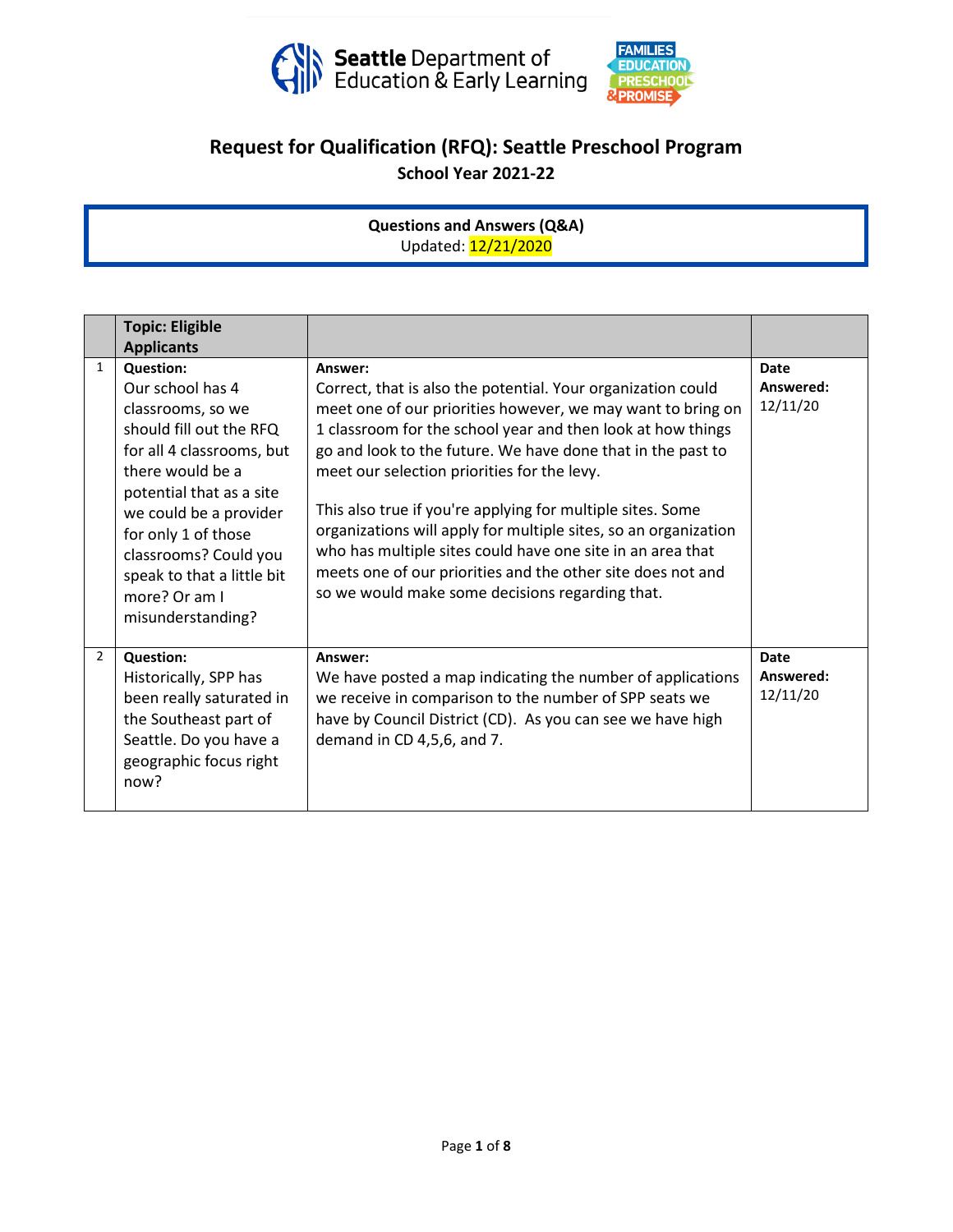

Seattle Department of<br>Education & Early Learning



|   |                                                                                                                                                                                                                                                                                                                                                                                      | Applications vs. All Seats<br>18-19, 19-20 and 20-21 combined<br>LD5<br>3.1<br><b>CD6:</b><br>3.7<br>CD4:<br>6.5                                                                                                                                                                                                                                                             |                               |
|---|--------------------------------------------------------------------------------------------------------------------------------------------------------------------------------------------------------------------------------------------------------------------------------------------------------------------------------------------------------------------------------------|------------------------------------------------------------------------------------------------------------------------------------------------------------------------------------------------------------------------------------------------------------------------------------------------------------------------------------------------------------------------------|-------------------------------|
| 3 | <b>Question:</b><br>Currently, Community<br>School is closed due to<br>the pandemic, will there<br>be any strikes against us<br>at this point? We are<br>reopening in March and<br>we are planning our big<br>reopening now. Would<br>there be any issue with<br>us applying for it now<br>with us being closed?                                                                     | Answer:<br>No. Many of our existing programs are physically closed and<br>are offering only remote services. When you're thinking<br>about your application, be thoughtful about your history of<br>providing preschool services and how you've responded to<br>COVID19 impacts. In attachment 6, explain how you would<br>continue to respond to the pandemic if necessary. | Date<br>Answered:<br>12/11/20 |
| 4 | <b>Question:</b><br>At the very beginning<br>you said that there's<br>funding right now for 6<br>classrooms and that<br>DEEL has the option to<br>potentially contract with<br>folks who are already<br>SPP providers or the<br>school district. Do you<br>have plans already for<br>internal folks who are<br>requesting more<br>classrooms, what are the<br>chances of taking on a | Answer:<br>We're asking current providers to go through a parallel<br>process with a submission deadline of January 7. Their<br>deadline is the same as yours in terms of requesting for<br>expansion of their existing programs. At that time, we will<br>know how many total requests in order to make our<br>selection decisions.                                         | Date<br>Answered:<br>12/11/20 |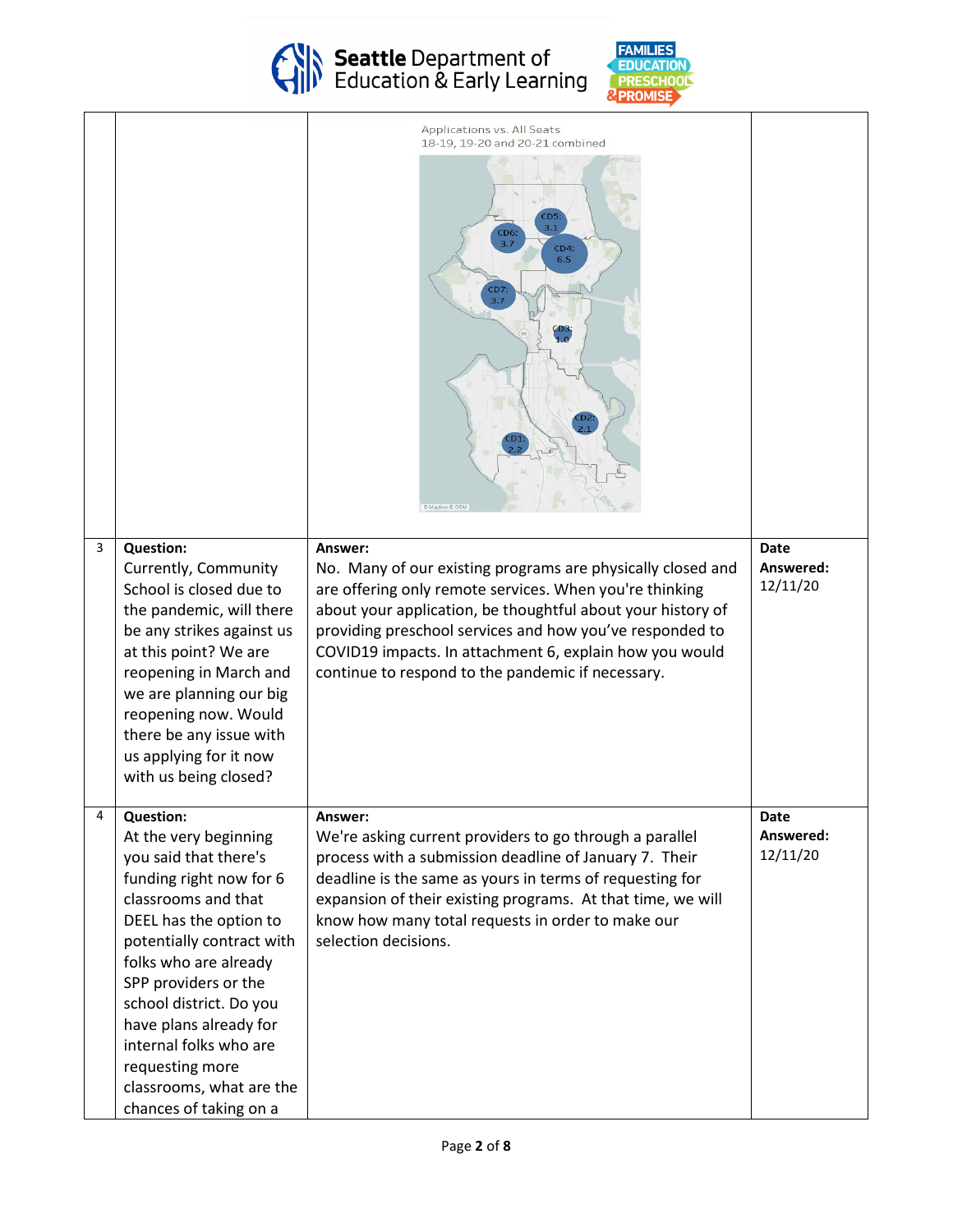

Seattle Department of<br>Education & Early Learning



|   | new provider at this<br>time?<br>Is that including the<br>school district?<br>So there is a potential if<br>the school district is<br>looking to put more<br>preschool programs into<br>their schools that those<br>6 classrooms could be all<br>allotted to the school<br>district itself? | Yes, and we discussed this on slide number 8.<br>There's always that potential, but that is why we have<br>selection priorities. We will have a process for how we<br>prioritize where those 6 classrooms will be located. So any<br>one organization, not just the school district could ask for all<br>6 classrooms but if they don't meet our the priorities then<br>there's no guarantee that they will be selected for the<br>upcoming school year. Please review selection priorities<br>(page 5) of the SPP RFQ. |                                        |
|---|---------------------------------------------------------------------------------------------------------------------------------------------------------------------------------------------------------------------------------------------------------------------------------------------|-------------------------------------------------------------------------------------------------------------------------------------------------------------------------------------------------------------------------------------------------------------------------------------------------------------------------------------------------------------------------------------------------------------------------------------------------------------------------------------------------------------------------|----------------------------------------|
| 5 | <b>Question:</b><br>You mentioned selection<br>is based on geographic<br>priorities, how and when<br>do we know what those<br>priorities are?                                                                                                                                               | Answer:<br>There are three priorities and geography is one of them.<br>Please review selection priorities (page 5) of the SPP RFQ.<br>We have posted a map indicating the number of<br>applications we receive in comparison to the number of SPP<br>seats we have by Council District (CD). As you can see we<br>have high demand in CD 4,5,6, and 7.<br>Applications vs. All Seats<br>18-19, 19-20 and 20-21 combined<br>CD5<br>3.1<br>CD <sub>6</sub><br>37<br>CD4:<br>6.5<br>3.7<br>@ Mapbox @ OS                   | Date<br>Answered:<br>12/16/2020        |
| 6 | <b>Question:</b><br>So, it shows demand, but<br>not necessarily priority<br>levels, because that is<br>based on your wait list?                                                                                                                                                             | Answer:<br>It is how we are defining demand. Please review the map<br>provided. That is how we define wait lists; it is how many<br>applications we are receiving that we cannot match to a seat<br>in that area.                                                                                                                                                                                                                                                                                                       | <b>Date</b><br>Answered:<br>12/16/2020 |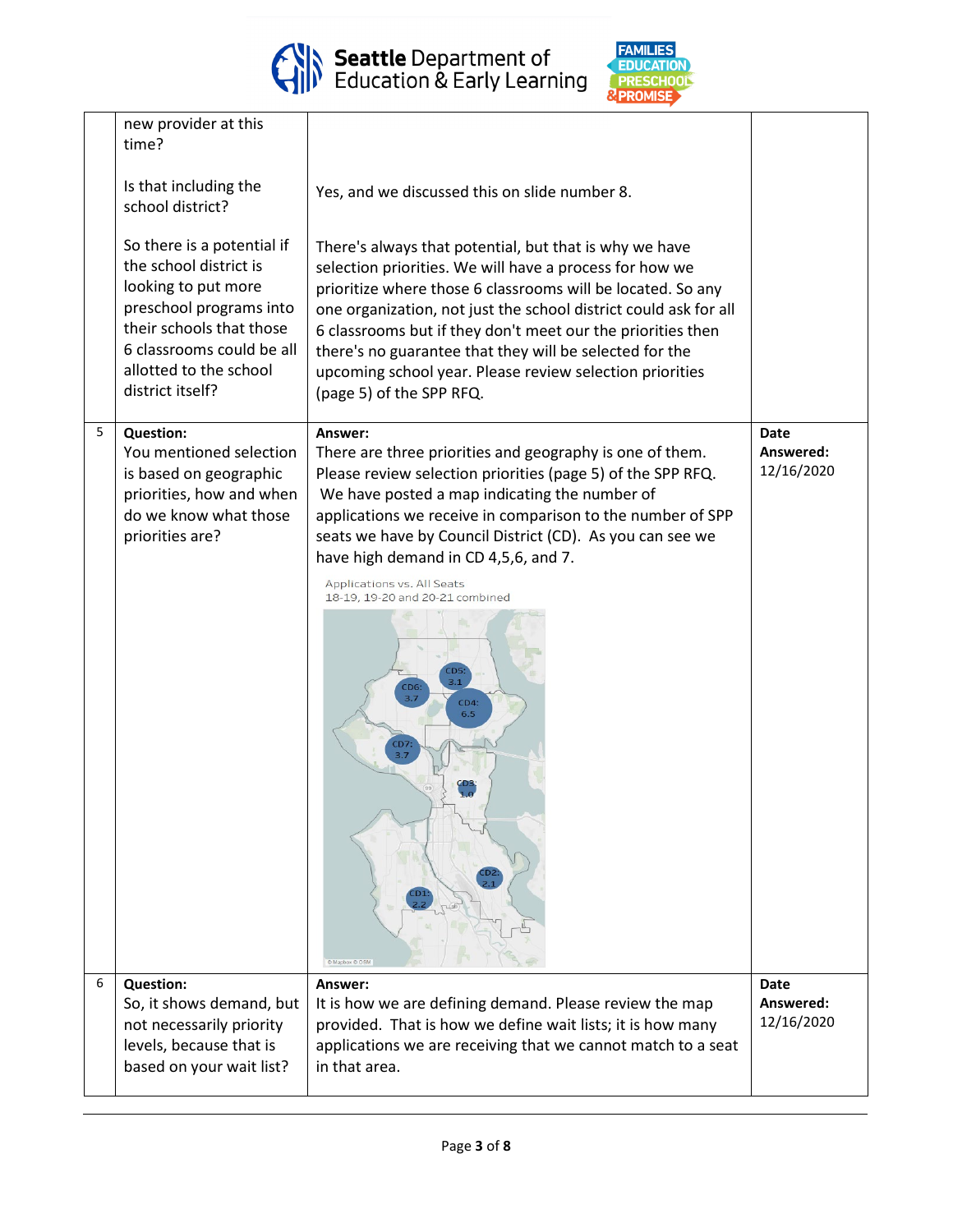



|                | <b>Topic: Process and</b><br><b>Timeline</b>                                                                                                                                                                                              |                                                                                                                                                                                                                                                                                                                                                                                                                                                                                                                                                                                                                                                                                                                                                                                                                                                                                                                                                                                                                                                                                                                                                                                          |                                        |
|----------------|-------------------------------------------------------------------------------------------------------------------------------------------------------------------------------------------------------------------------------------------|------------------------------------------------------------------------------------------------------------------------------------------------------------------------------------------------------------------------------------------------------------------------------------------------------------------------------------------------------------------------------------------------------------------------------------------------------------------------------------------------------------------------------------------------------------------------------------------------------------------------------------------------------------------------------------------------------------------------------------------------------------------------------------------------------------------------------------------------------------------------------------------------------------------------------------------------------------------------------------------------------------------------------------------------------------------------------------------------------------------------------------------------------------------------------------------|----------------------------------------|
| $\mathbf{1}$   | <b>Question:</b><br>I'd like to have<br>information about<br>demand prior to writing<br>the narrative, is that<br>possible?                                                                                                               | Answer:<br>Yes.                                                                                                                                                                                                                                                                                                                                                                                                                                                                                                                                                                                                                                                                                                                                                                                                                                                                                                                                                                                                                                                                                                                                                                          | <b>Date</b><br>Answered:<br>12/16/2020 |
| $\overline{2}$ | <b>Question: I'm assuming</b><br>you want everything<br>submitted at one time<br>instead of piecemeal?                                                                                                                                    | Answer: Yes. Please review Phase I: RFQ Application<br>Submission, slide number 21 (page 7) to see the complete<br>submission list.                                                                                                                                                                                                                                                                                                                                                                                                                                                                                                                                                                                                                                                                                                                                                                                                                                                                                                                                                                                                                                                      | <b>Date</b><br>Answered:<br>12/16/2020 |
| 3              | <b>Question:</b> What year are<br>we in the seven-year<br>Levy?                                                                                                                                                                           | Answer: Year three.                                                                                                                                                                                                                                                                                                                                                                                                                                                                                                                                                                                                                                                                                                                                                                                                                                                                                                                                                                                                                                                                                                                                                                      | <b>Date</b><br>Answered:<br>12/16/2020 |
| 4              | <b>Question:</b><br>Should we submit an<br>application and should<br>we be successful, and<br>should we be notified in<br>February, but the<br>contract doesn't start<br>until July. At what point<br>do we start recruiting<br>families? | Answer: There are 2 ways for enrollment to happen, one is<br>through DEEL centralized enrollment the other is through<br>Agency selection. The providers who negotiate doing their<br>own enrollment for specific programmatic reasons.<br>The DEEL centralized enrollment, our application process<br>opens every year on March 15. We start accepting<br>applications in March and start selecting families and<br>enrolling them throughout the spring and summer.<br>For programs who are doing their own enrollment for<br>programmatic reasons, they can decide on when to start<br>recruiting and enrolling. I do know that programs have other<br>programmatic requirements around enrollment and so leave<br>it up to the program to continue to do that.<br>The families do need to meet SPP eligibility requirements.<br>We do have a provision for grandfathering as well for<br>existing children and children who are rising from a toddler<br>classroom into preschool.<br>To learn more about SPP application process and program<br>assignment, please see link:<br>http://www.seattle.gov/education/for-parents/child-care-<br>and-preschool/seattle-preschool-program | <b>Date</b><br>Answered:<br>12/16/2020 |
| 5              | <b>Question:</b><br>Is DEEL accepting new<br>applications to Pathway?                                                                                                                                                                     | Answer:<br>Yes, Pathway will be a separate funding process.                                                                                                                                                                                                                                                                                                                                                                                                                                                                                                                                                                                                                                                                                                                                                                                                                                                                                                                                                                                                                                                                                                                              | Date<br>Answered:<br>12/16/2020        |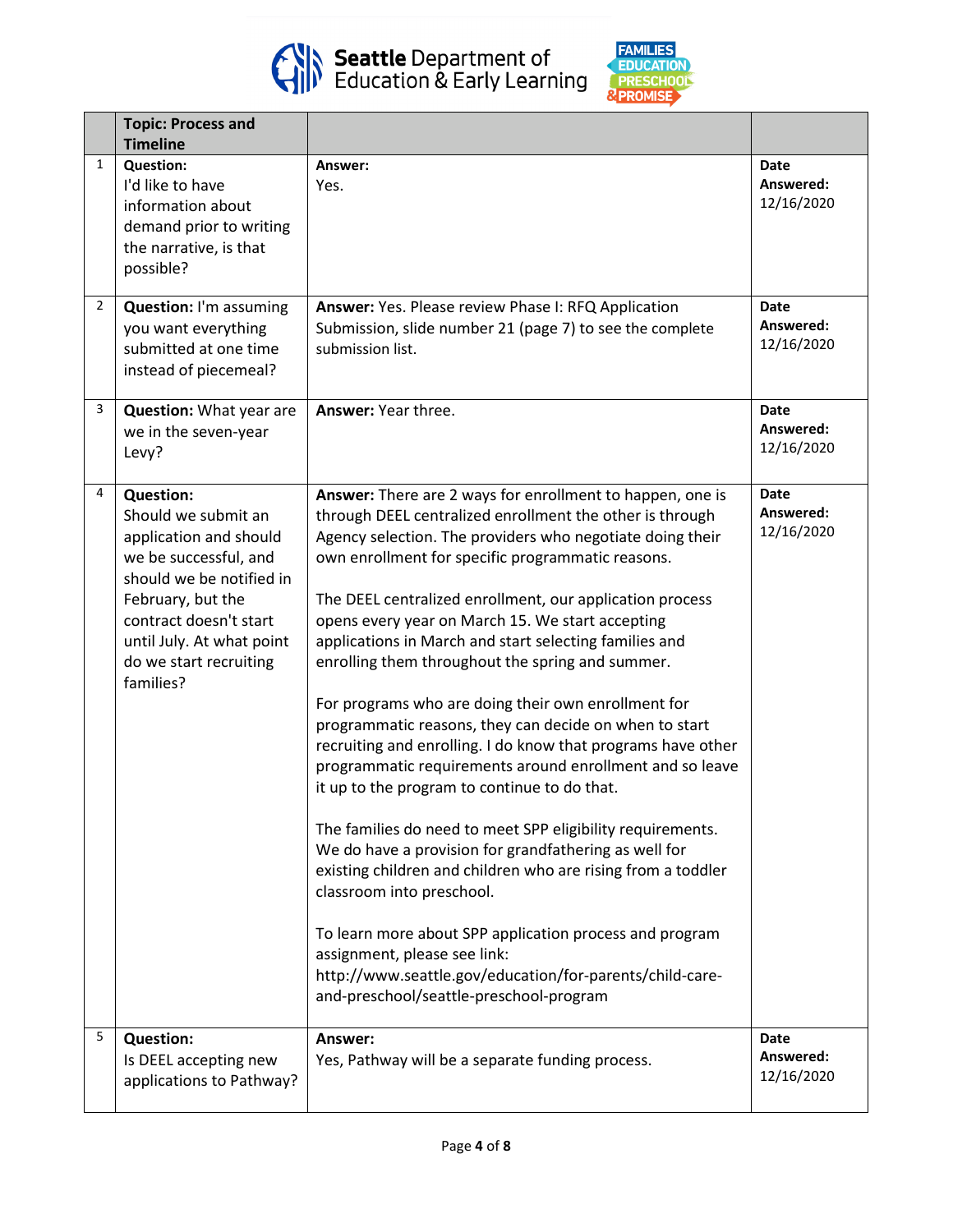



| <b>Question:</b>                                        | Answer:                  | Date                    |
|---------------------------------------------------------|--------------------------|-------------------------|
| In terms of how to write<br>for COVID, this is all with | Correct, September 2021. | Answered:<br>12/16/2020 |
| the idea of September,<br>right?                        |                          |                         |

|                | <b>Topic: Program</b><br><b>Requirements</b>                                                                                                                                                                                                                                                                                                                            |                                                                                                                                                                                                                                                                                                                                                                                                                                                                                                                                                                                                                                   |                                      |
|----------------|-------------------------------------------------------------------------------------------------------------------------------------------------------------------------------------------------------------------------------------------------------------------------------------------------------------------------------------------------------------------------|-----------------------------------------------------------------------------------------------------------------------------------------------------------------------------------------------------------------------------------------------------------------------------------------------------------------------------------------------------------------------------------------------------------------------------------------------------------------------------------------------------------------------------------------------------------------------------------------------------------------------------------|--------------------------------------|
| 1              | <b>Question:</b><br>So the school year<br>schedule, we typically<br>run on a full year, are<br>there professional<br>development<br>requirements that<br>teachers would have to<br>be involved with that<br>would keep them from<br>being able to continue<br>operating in a summer<br>capacity, or could our<br>nonprofit continue<br>running in a summer<br>capacity? | Answer:<br>As far as summer, I believe most of our professional<br>development starts in August as sort of preparation for the<br>school year. We do offer things in the summer, but that are<br>optional. We have posted the 2021 PD calendar for your<br>reference. Additionally, you can go to our PD website for<br>more information: https://www.qppdtraining.com/<br>We do offer teacher release time funding during the school<br>year that is outside of the SPP contract, so if your teachers<br>are signed up for a class that is during the school day, we do<br>provide reimbursement for you to pay for substitutes. | Date<br>Answered:<br>12/11/20        |
| $\overline{2}$ | <b>Question:</b><br>We all know how<br>incredibly challenging it<br>can be to find substitute<br>teachers for early<br>childhood programs. Is<br>there any support for<br>that from DEEL?                                                                                                                                                                               | Answer:<br>Outside of teacher release time funding, we do not have a<br>substitute pool that we manage. We are partner with the<br>Imagine Institute, the entity that also manages the substitute<br>pool for the state. DEEL does not manage a substitute pull<br>directly.                                                                                                                                                                                                                                                                                                                                                      | <b>Date</b><br>Answered:<br>12/11/20 |
| 3              | <b>Question:</b><br>On the evaluation piece,<br>is it Teaching Standards<br>Gold?                                                                                                                                                                                                                                                                                       | Answer:<br>I will start with what is required of teachers for programs.<br>We use Teaching Strategies Gold (TSG), as our ongoing<br>assessment.<br>We also use Ages and Stages Questionnaire (ASQ) for<br>developmental screenings. Providers are also required to<br>ensure that students get the required health screenings<br>which include height, weight, vision, hearing etc.<br>Those are the programmatic assessments. Depending on<br>which curriculum you go with, whether it's Creative<br>Curriculum or High Scope, there are Curriculum Fidelity Tools                                                               | <b>Date</b><br>Answered:<br>12/11/20 |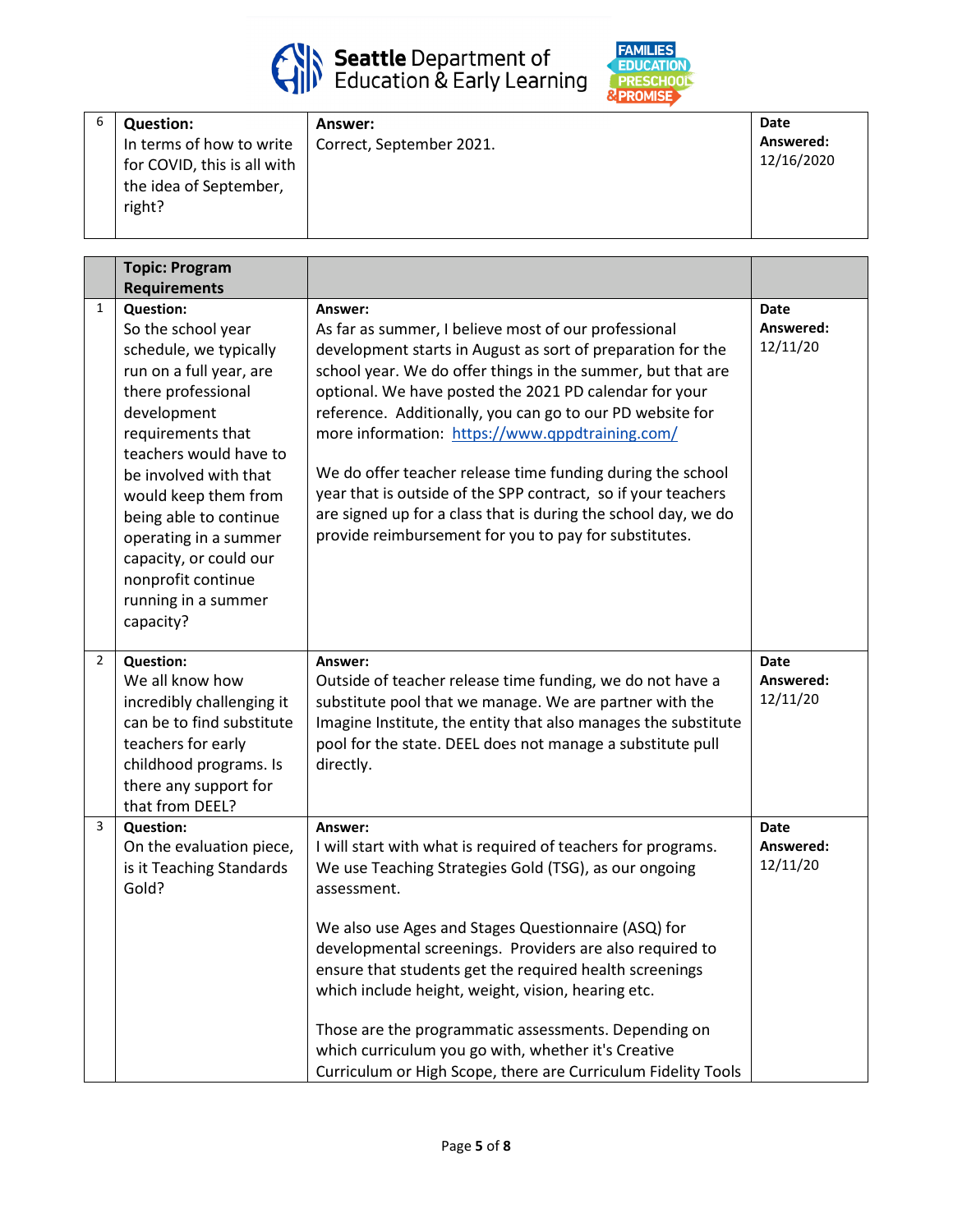



|   |                                                                                                                                                                                                                                                                                                                                           | to ensure that you are implementing the curriculum in the<br>way that it should be.<br>We also have a 3 <sup>rd</sup> party evaluation to evaluate our<br>program's impact using standardized evaluations. We have<br>historically partnered with the University of Washington for<br>this evaluation. Please also review the scope of work starting<br>on page 3 that is required for SPP.                                                                                                                                                                                                                                                                                                                                                                 |                                      |
|---|-------------------------------------------------------------------------------------------------------------------------------------------------------------------------------------------------------------------------------------------------------------------------------------------------------------------------------------------|-------------------------------------------------------------------------------------------------------------------------------------------------------------------------------------------------------------------------------------------------------------------------------------------------------------------------------------------------------------------------------------------------------------------------------------------------------------------------------------------------------------------------------------------------------------------------------------------------------------------------------------------------------------------------------------------------------------------------------------------------------------|--------------------------------------|
| 4 | <b>Question:</b><br>You mentioned High<br>Scope and Creative<br>Curriculum, at one point<br>there was a curriculum<br>waiver, if you do not use<br>either one of those<br>curriculum models, is<br>that still a possibility?                                                                                                              | Answer:<br>A curriculum waiver process will be available for high-quality<br>provider agencies. The waiver allows an agency to use an<br>evidence-based curriculum other than HighScope® or<br>Creative Curriculum® for Preschool, Sixth Edition. Waiver<br>requests are to be submitted during the SPP RFQ application<br>process and will be approved or declined prior to<br>award. Agencies applying for a curriculum waiver must:<br>Have a rating of Level 4 or above in Early Achievers<br>Use an evidence-based curriculum that includes a<br>$\bullet$<br>tool for assessing the fidelity of implementation<br>Have an intensive, agency-managed plan for<br>٠<br>instructional support. (QPPD will not provide training<br>on waiver curriculums) | <b>Date</b><br>Answered:<br>12/11/20 |
| 5 | <b>Question:</b><br>I'm wondering about<br>that transition period for<br>teachers that may need<br>to ramp up their<br>education to meet the<br>qualifications, is there a<br>time period that they<br>would have available to<br>do that in or do they<br>have to have that<br>credentials by the time<br>the 21 school year<br>started? | Answer:<br>Our time period is 4 years from the start of your SPP contract<br>or whenever you hire the teacher to teach in the SPP<br>classroom.                                                                                                                                                                                                                                                                                                                                                                                                                                                                                                                                                                                                             | <b>Date</b><br>Answered:<br>12/11/20 |
| 6 | <b>Question:</b><br>In the 2020-2021 school<br>year, how many<br>classrooms or providers<br>are actually running<br>during this COVID time?<br>Got it so, no funds from<br>this current school year                                                                                                                                       | Answer:<br>All of our programs are currently running, whether it's in<br>person or remotely. We do not have any programs that are<br>closed for the school year. They are either operating in<br>person, a hybrid model (which is a combination of in person<br>and remote), or fully remote.<br>The FEPP Levy has expansion built into it. So our budget<br>ramps up each year in order to meet our expansion goals.                                                                                                                                                                                                                                                                                                                                       | Date<br>Answered:<br>12/11/20        |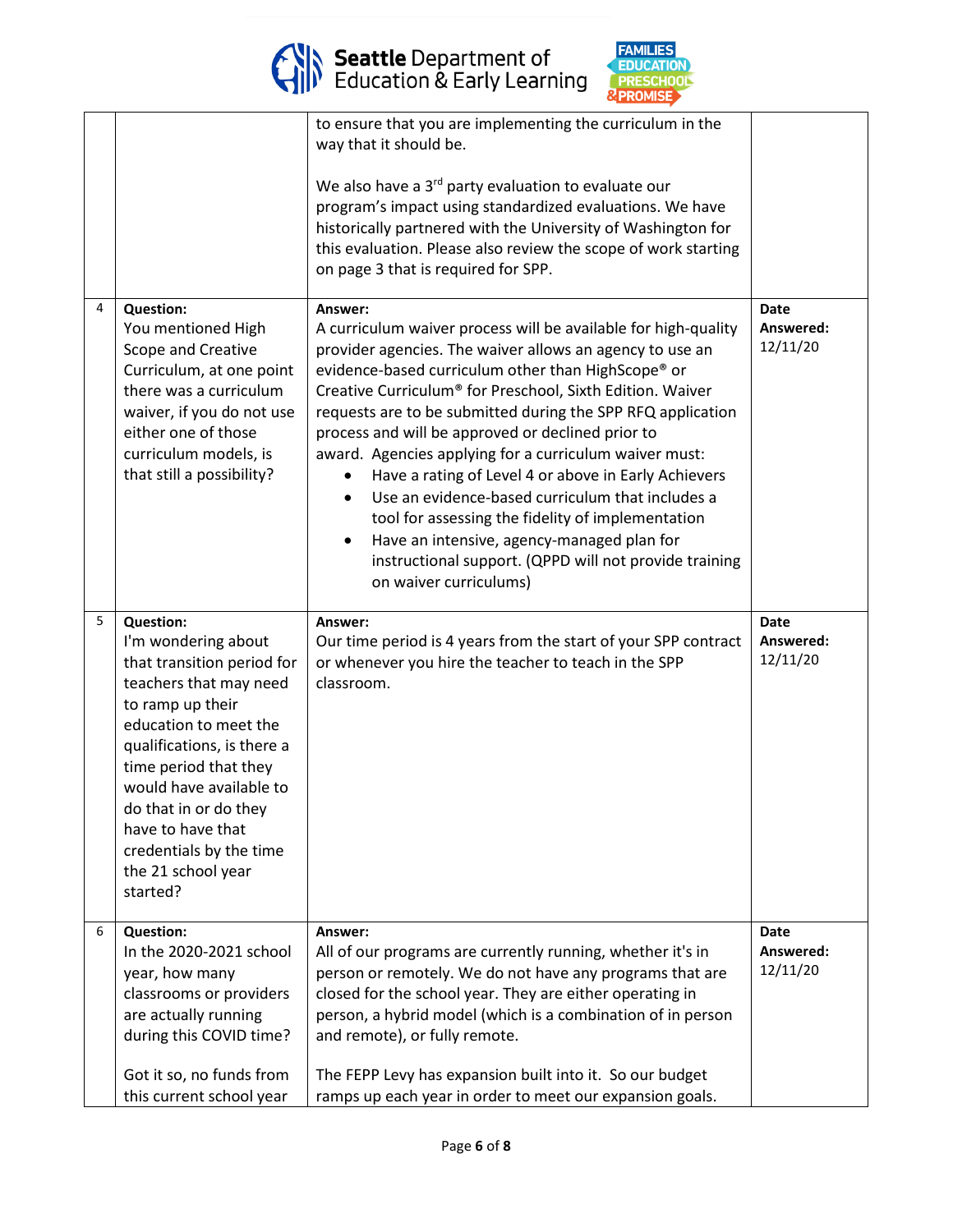

ı



|                | would be rolling over to<br>the next?                                                                                                                                                                                                                                                            |                                                                                                                                                                                                                                                                                                                                         |                                      |
|----------------|--------------------------------------------------------------------------------------------------------------------------------------------------------------------------------------------------------------------------------------------------------------------------------------------------|-----------------------------------------------------------------------------------------------------------------------------------------------------------------------------------------------------------------------------------------------------------------------------------------------------------------------------------------|--------------------------------------|
| $\overline{7}$ | <b>Question:</b><br>Is there any kind of<br>support that DEEL offers<br>for just general hiring,<br>with the addition of the<br>family support worker<br>and the high<br>qualifications of teachers<br>is there a pool, or are<br>there ways that DEEL<br>help support their<br>program in that? | Answer:<br>Not at this time. We offer scholarships so that your current<br>teachers can obtain their degree. But in terms of a direct<br>human resources support, we do not offer that right now.                                                                                                                                       | <b>Date</b><br>Answered:<br>12/11/20 |
| 8              | <b>Question: What current</b><br>languages are we serving<br>in our SPP programs in a<br>Dual Language format?                                                                                                                                                                                   | Answer:<br>In our Dual Language Programming we have Spanish,<br>Vietnamese, Somali, Chinese, and French. The highest<br>preponderance is Spanish next would be Vietnamese.                                                                                                                                                              | <b>Date</b><br>Answered:<br>12/16/20 |
| 9              | <b>Question:</b><br>For the centralized<br>enrollment option, does<br>that include Head Start?                                                                                                                                                                                                   | Answer:<br>Yes, it can include Head Start if that is what is negotiated.<br>However, our practice has been the last few years to release<br>our centralized enrollment role if it is a Head Start program.<br>Our enrollment process may not necessarily be able to meet<br>all of the Head Start considerations. It can be negotiated. | <b>Date</b><br>Answered:<br>12/16/20 |
| 10             | <b>Question:</b><br>Can a center have both<br>Pathway and SPP at the<br>same time or Pathway is<br>for a center to get ready<br>to do SPP? Can you do<br>both?                                                                                                                                   | Answer:<br>Yes, we have had situations where that has happened.                                                                                                                                                                                                                                                                         | Date<br>Answered:<br>12/16/20        |
| 11             | <b>Question:</b><br>1 SPP classroom and 1<br>pathway classroom or<br>something like that?                                                                                                                                                                                                        | Answer:<br>I would not necessarily say it's at the same center. An<br>example, an organization that has multiple sites and perhaps<br>one site is ready and meets the SPP requirements and then<br>they have another site that is not quite ready.                                                                                      | Date<br>Answered:<br>12/16/20        |

| <b>Topic: Budget</b>    |                                                               |           |
|-------------------------|---------------------------------------------------------------|-----------|
| <b>Question:</b>        | Answer:                                                       | Date      |
| With this RFQ, is there | We do have facility funds and other funds available to        | Answered: |
| going to be any sort of | support programs but just being on the roster does not        | 12/11/20  |
|                         | necessarily give you access to the funds. You can only access |           |